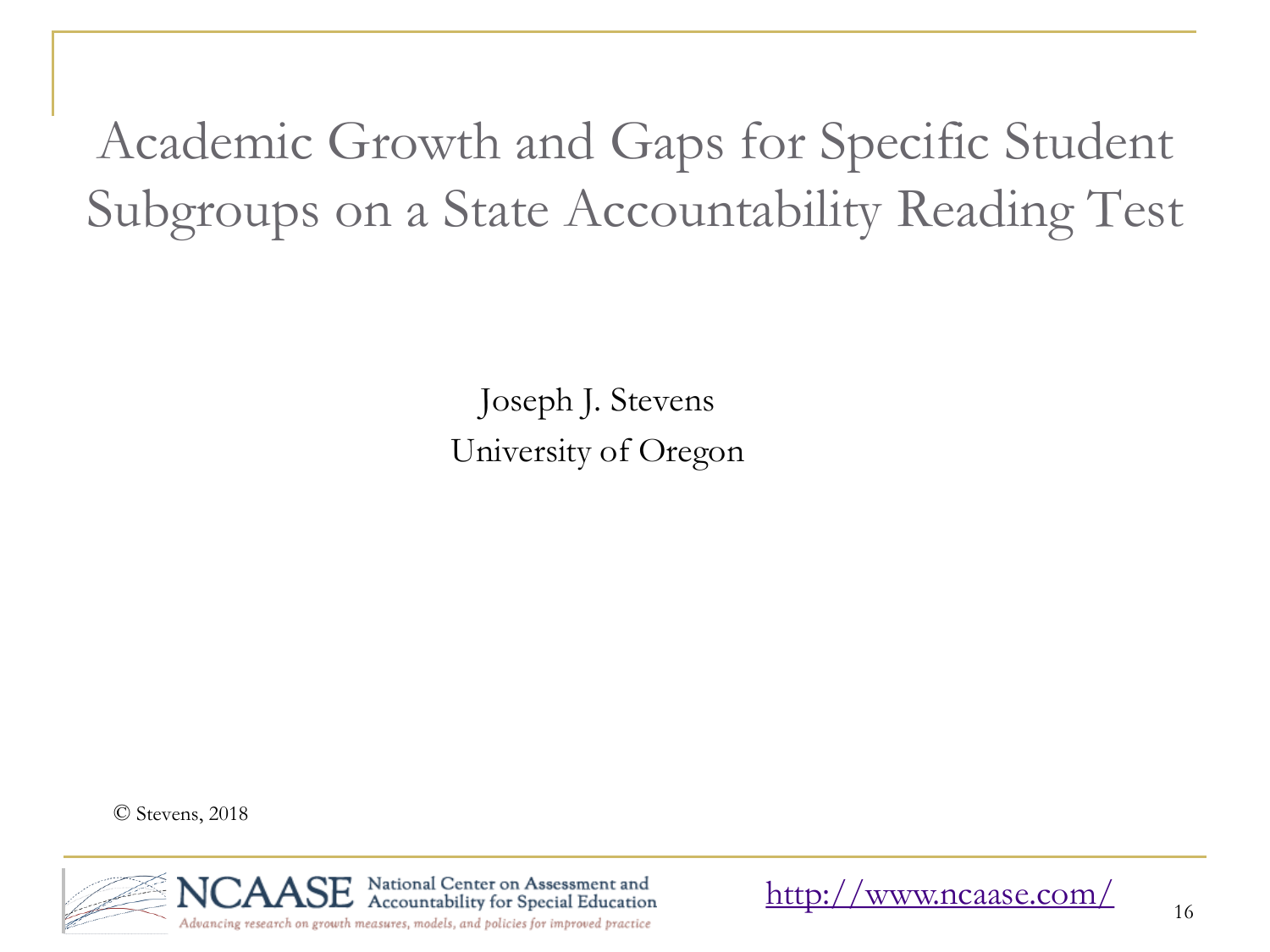# Presentation Purpose

- Discuss issues in estimating and understanding achievement gaps.
- Discuss importance of directly testing interaction effects (see Stevens & Schulte, 2016), i.e., precise disaggregation of groups.
- Describe results of an ongoing study of reading achievement growth for students with learning disabilities (LD) and English Learners (EL) on Arizona state reading test.
- Because of our short time, we only present some highlights:
	- Reading achievement over time for LD vs. not-LD and for EL vs. not-EL (what you get with usual regression models).
	- Reading achievement over time for the LD-EL interaction effect.

National Center on Assessment and

 Differences in LD-EL subgroup performance (i.e., achievement gaps) expressed as effect sizes (ES).

Accountability for Special Education Advancing research on growth measures, models, and policies for improved practice

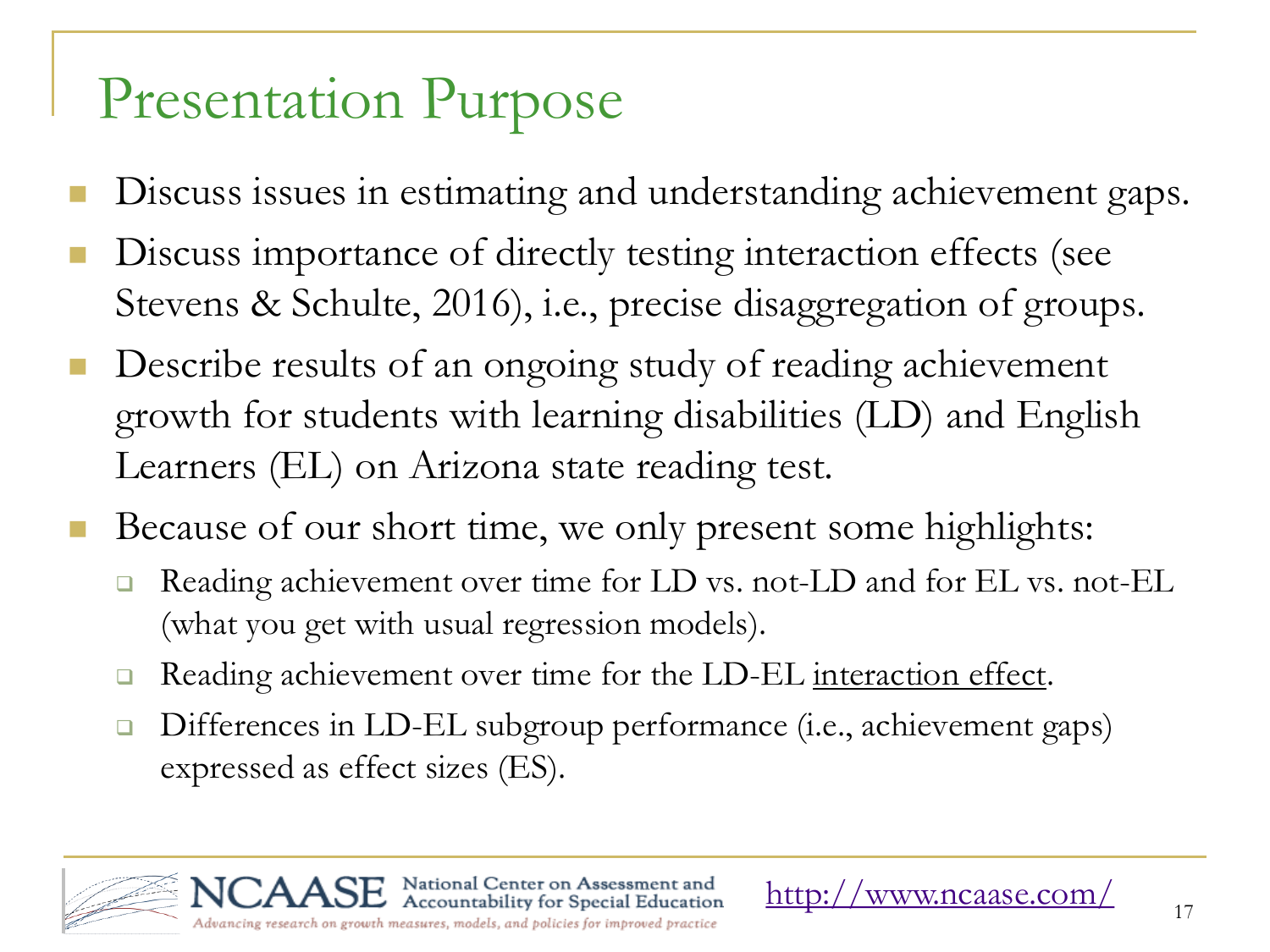### Interactions of Student Characteristics

- Many studies do not directly test the interaction of SWD status and other student characteristics of interest (e.g., LD status and sex of student).
- Usually these variables are examined as one of several predictors in a regression model (i.e., a partial regression effect).
- Even though two predictors (LD-sex) are in the same regression model, they do not estimate an actual interaction effect (e.g., combined characteristics like LD-male versus LD-female).
- This can be very misleading and may result in incorrect interpretations as well as incomplete understanding of group differences. See:
	- Stevens, J. J., & Schulte, A. C. (2017). The interaction of learning disability status and student demographic characteristics on mathematics growth. *Journal of Learning Disabilities*. DOI: 10.1177/0022219415618496

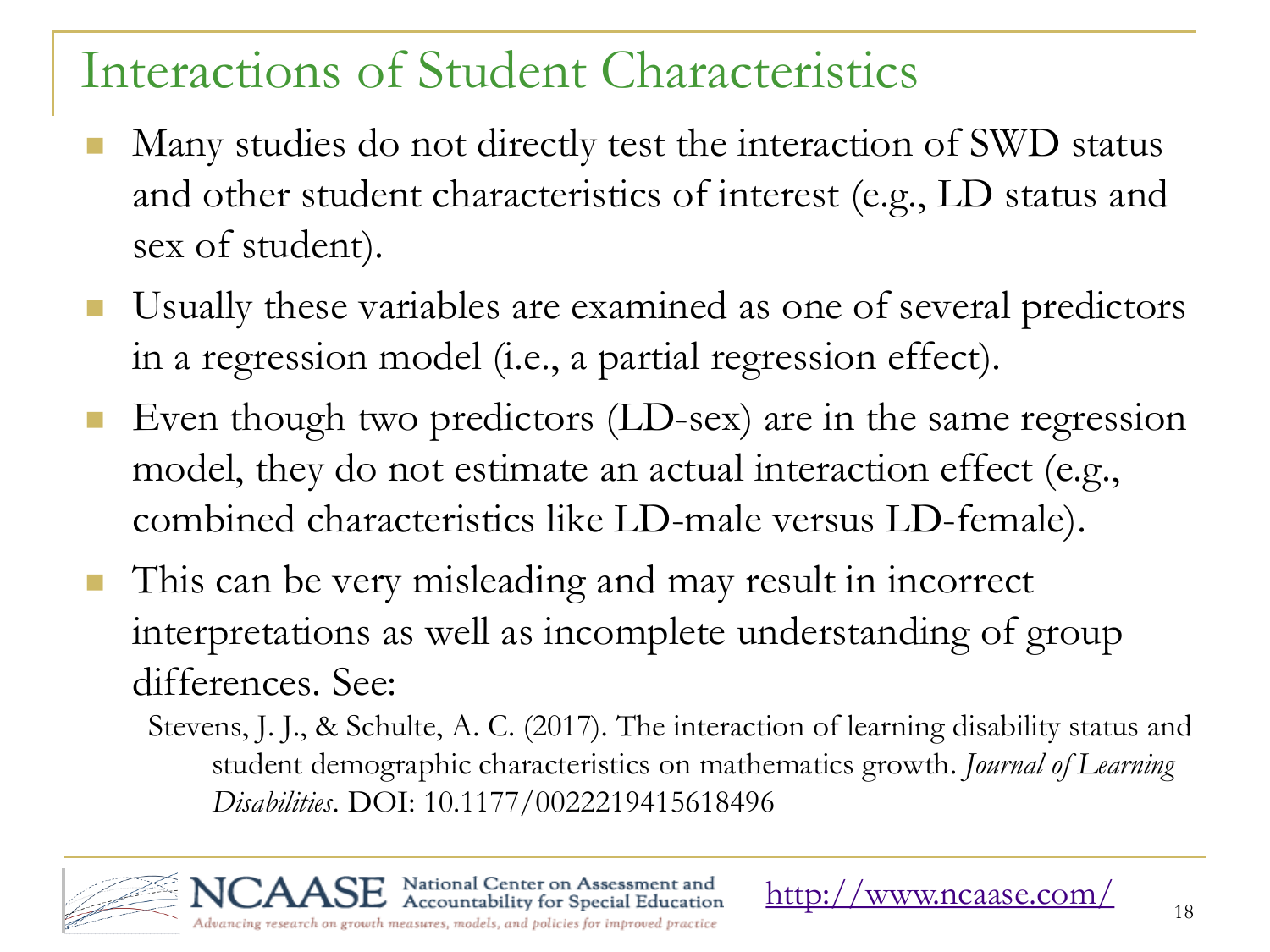### Interactions of Disability Status and Student Characteristics

- Our purpose in the current study, therefore, was to test true interactions of SLD status with several other student characteristics.
- We were also interested in the size of the achievement gap in these comparisons and in whether the achievement gap was increasing or decreasing over grades.
- In this presentation we present selected results showing SLD interactions with EL status, although we have also analyzed interactions of SLD status with economic disadvantage, and with Hispanic vs. White race/ethnicity.

National Center on Assessment and Accountability for Special Education



www.ncaase.com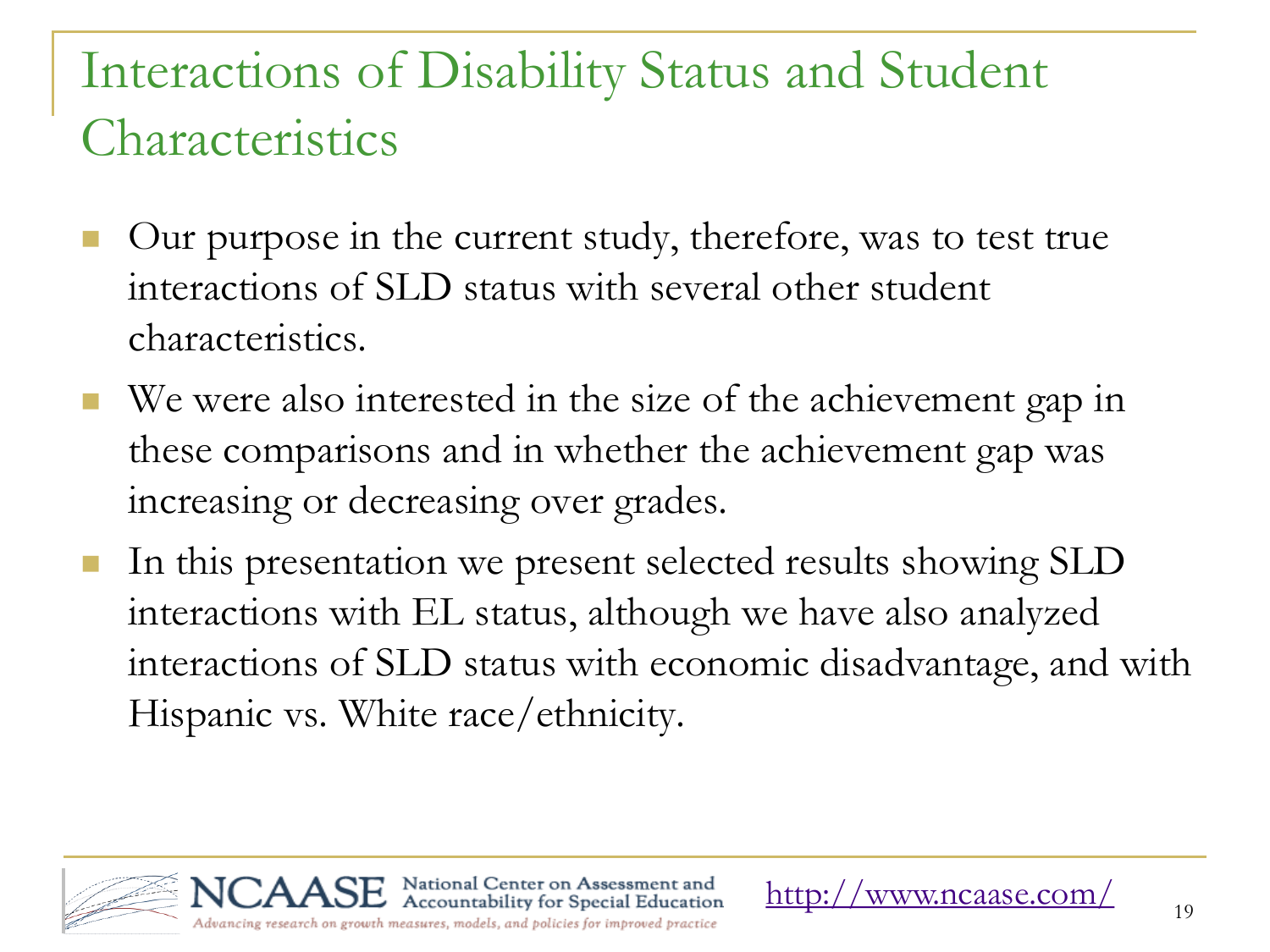# Analytic Methods

Level-2 Model: *π0i* = *β<sup>00</sup>* + *β01*\*(Predictor*<sup>i</sup>*

- We used hierarchical linear models (HLM) to test the interaction effects over Grades 3 to 6.
- Briefly the form of the two-level (grades and students) random intercepts and random slopes HLM model was:

Level-1 Model: 
$$
Y_{ti} = \pi_{0i} + \pi_{1i}^*(\text{Time}_{ti}) + \pi_{2i}^*(\text{Time}_{ti}^2) + e_{ti}
$$
 (1)

$$
\pi_{0i} = \beta_{00} + \beta_{01}^* (\text{Predictor}_i) + r_{0i}
$$
 (2)

$$
\pi_{Ii} = \beta_{I0} + \beta_{II} * (\text{Predictor}_i) + r_{Ii}
$$
\n(3)

$$
\pi_{2i} = \beta_{20} + \beta_{21} * (Predictor_i) + r_{2i}
$$
 (4)

<http://www.ncaase.com/>

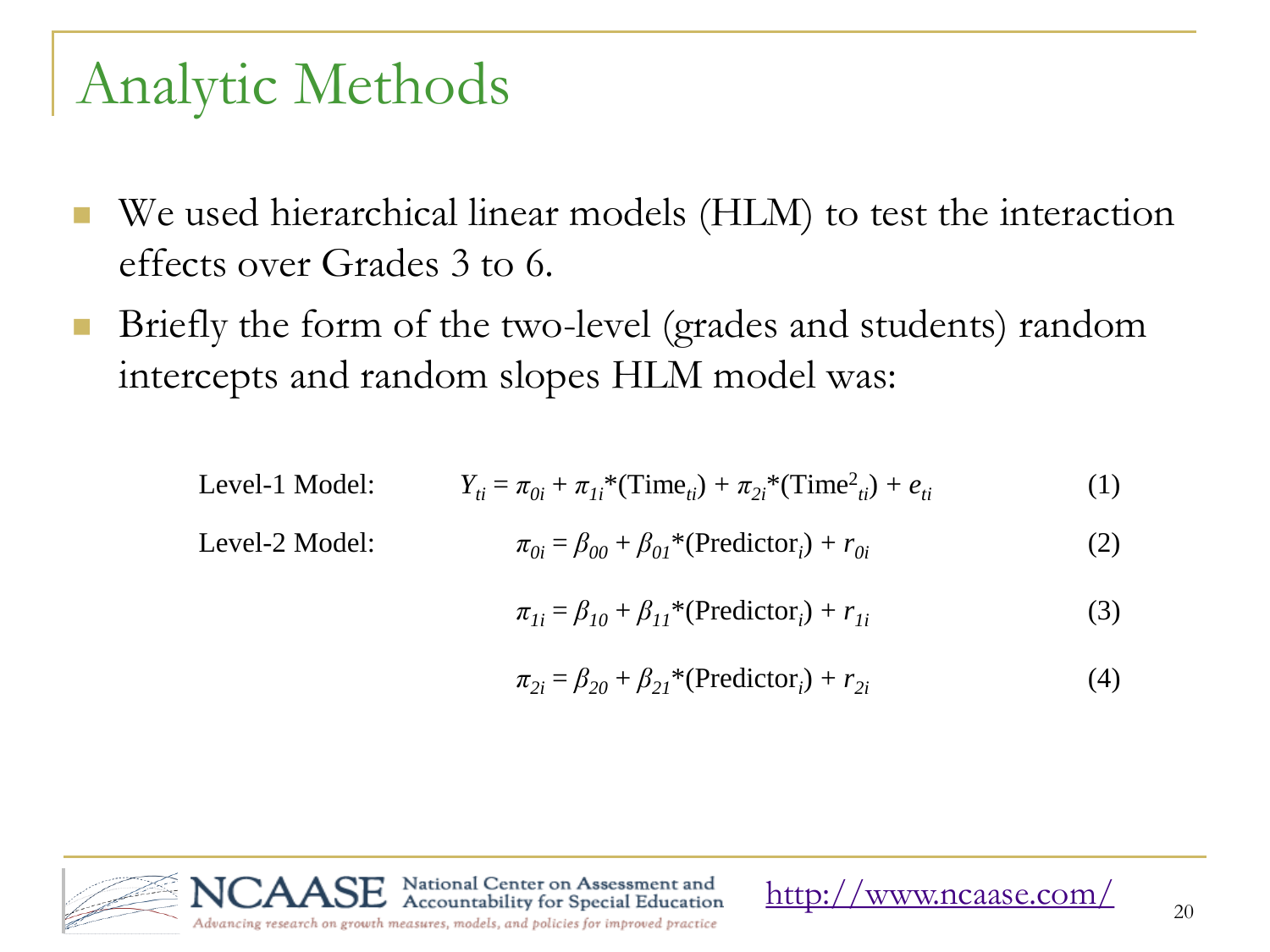# Method

- Student scores on the reading subtest of the Arizona Instrument to Measure Standards (AIMS) used for analyses.
- Sample details:
	- **Sample size,**  $N = 82,675$  **in Grade 3**
	- Race/ethnicity composition in percent was 2.8 Asian, 5.6 Black, 43.3 Hispanic, 5.2 American Indian, 43.1 White.
	- $\Box$  48.8% of the students were female; 12.9% were SWD; 5.6% LD; 19% were EL; 51.2% were economically disadvantaged.
- We examined attrition of the sample over grades; compared to Grade 3, 94% were present in Grade 4, 91% in Grade 5, and 87% in Grade 6.

Further details on sample, methods and procedures available on request from the author.

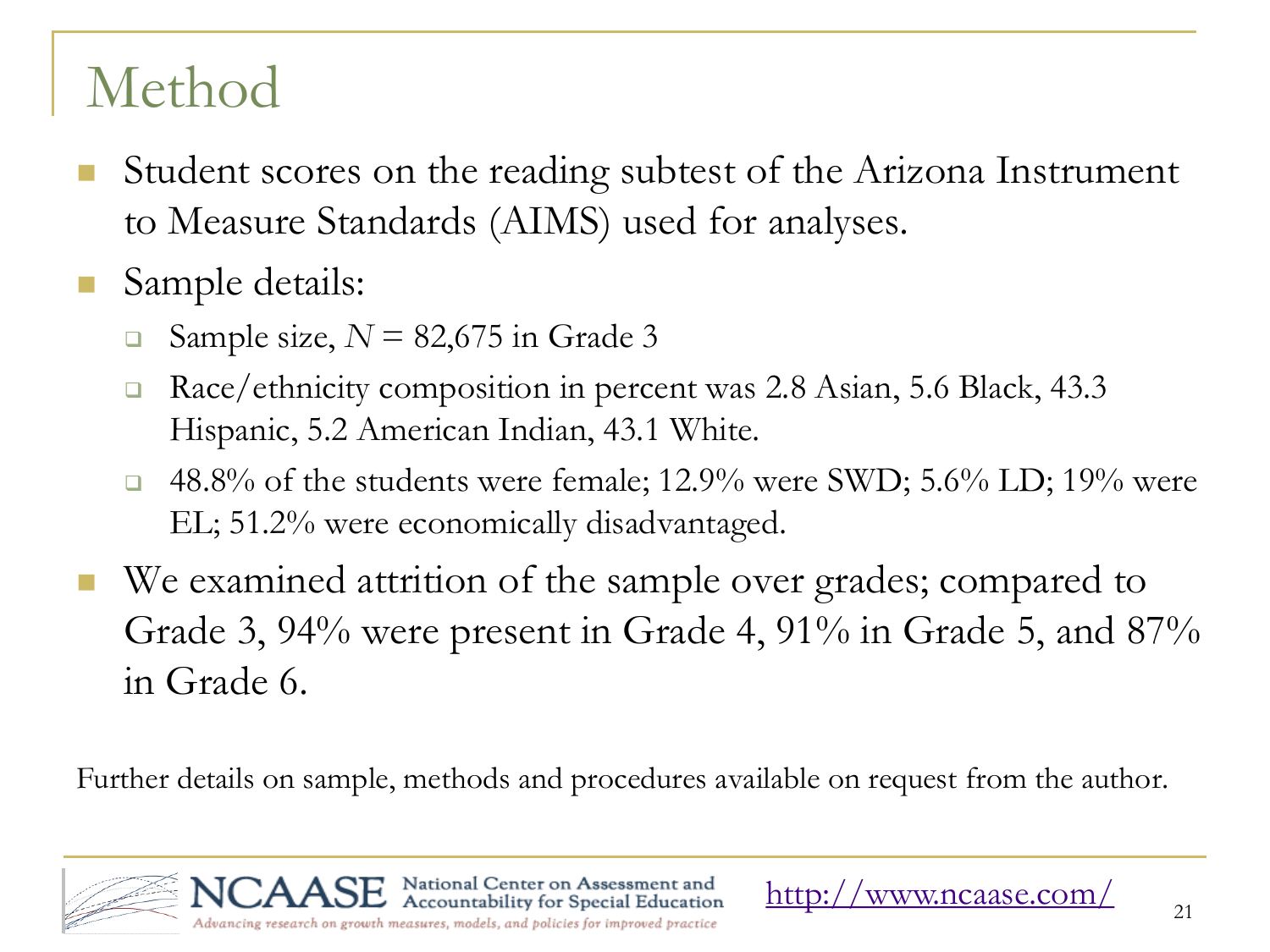## Results

- In all the analyses we conducted, the interaction effects were statistically significant (i.e., LD x EL, LD x ECD, EL x ECD, LD x Hispanic, EL x Hispanic).
- For brevity, we only present graphical displays of the key results here for illustration.
- We then provide summaries of the size of achievement gaps expressed as effect sizes (ES).

National Center on Assessment and Accountability for Special Education



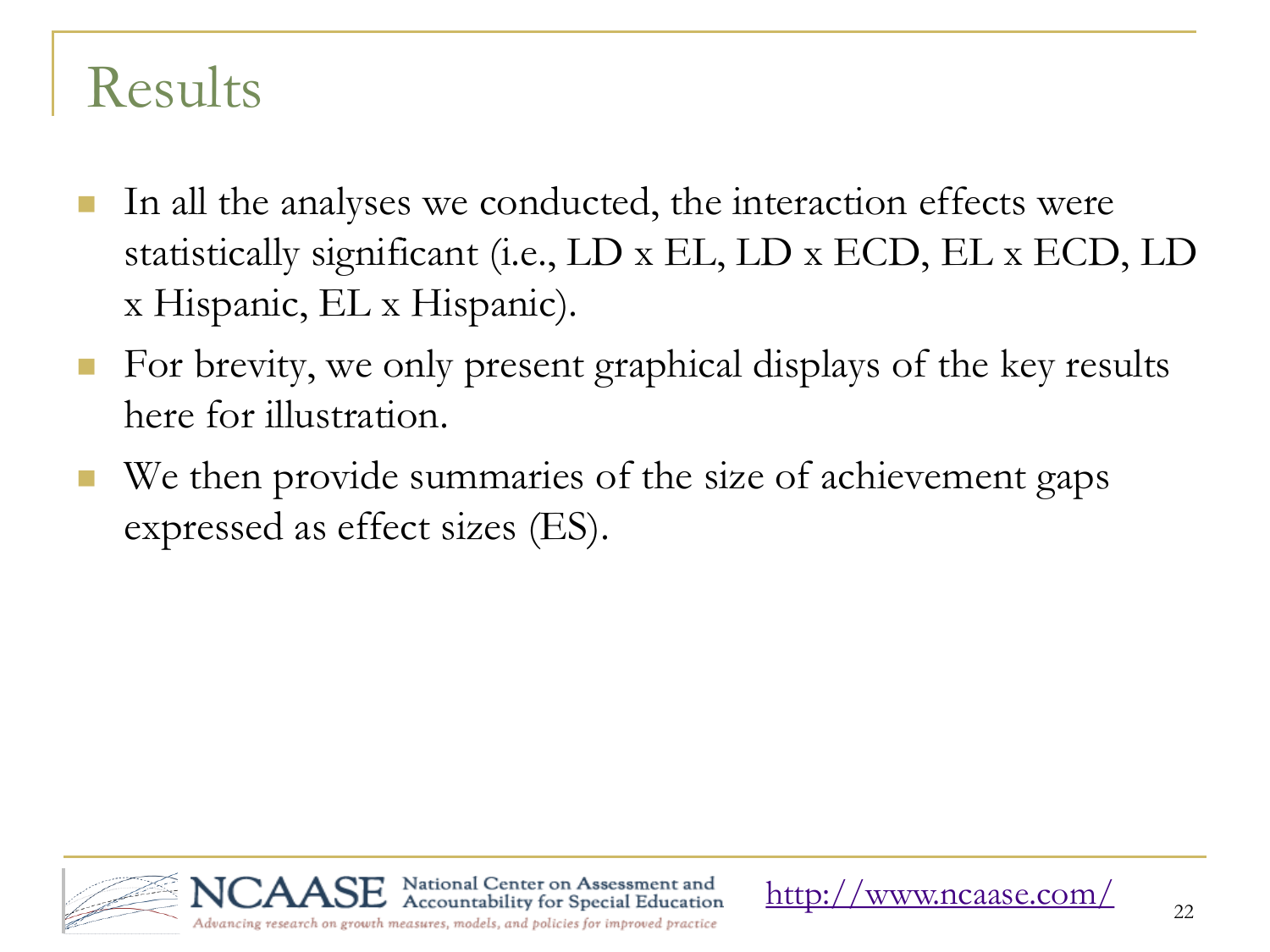### Single Predictor Comparison of LD Status

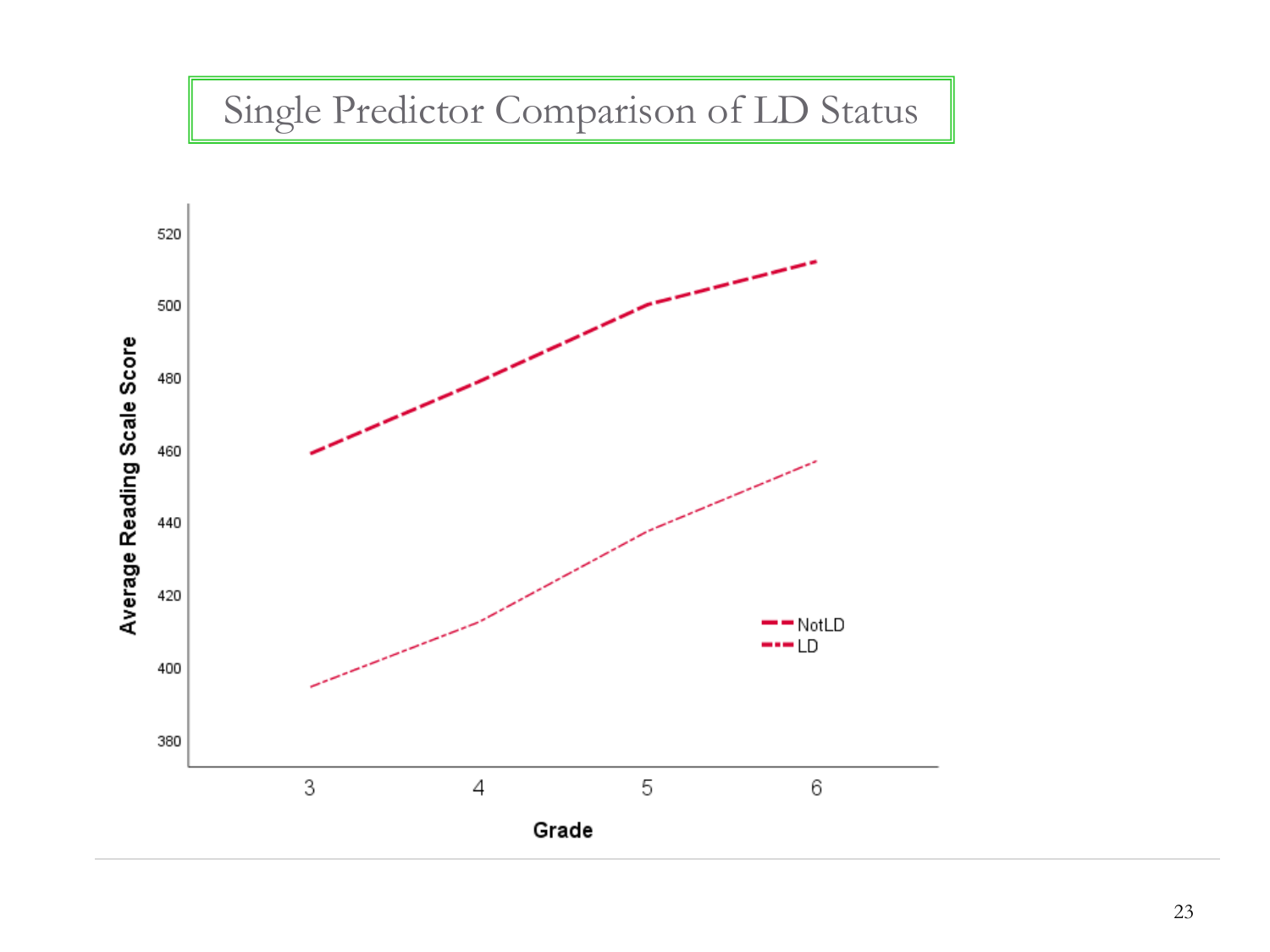#### Single Predictor Comparison of EL status

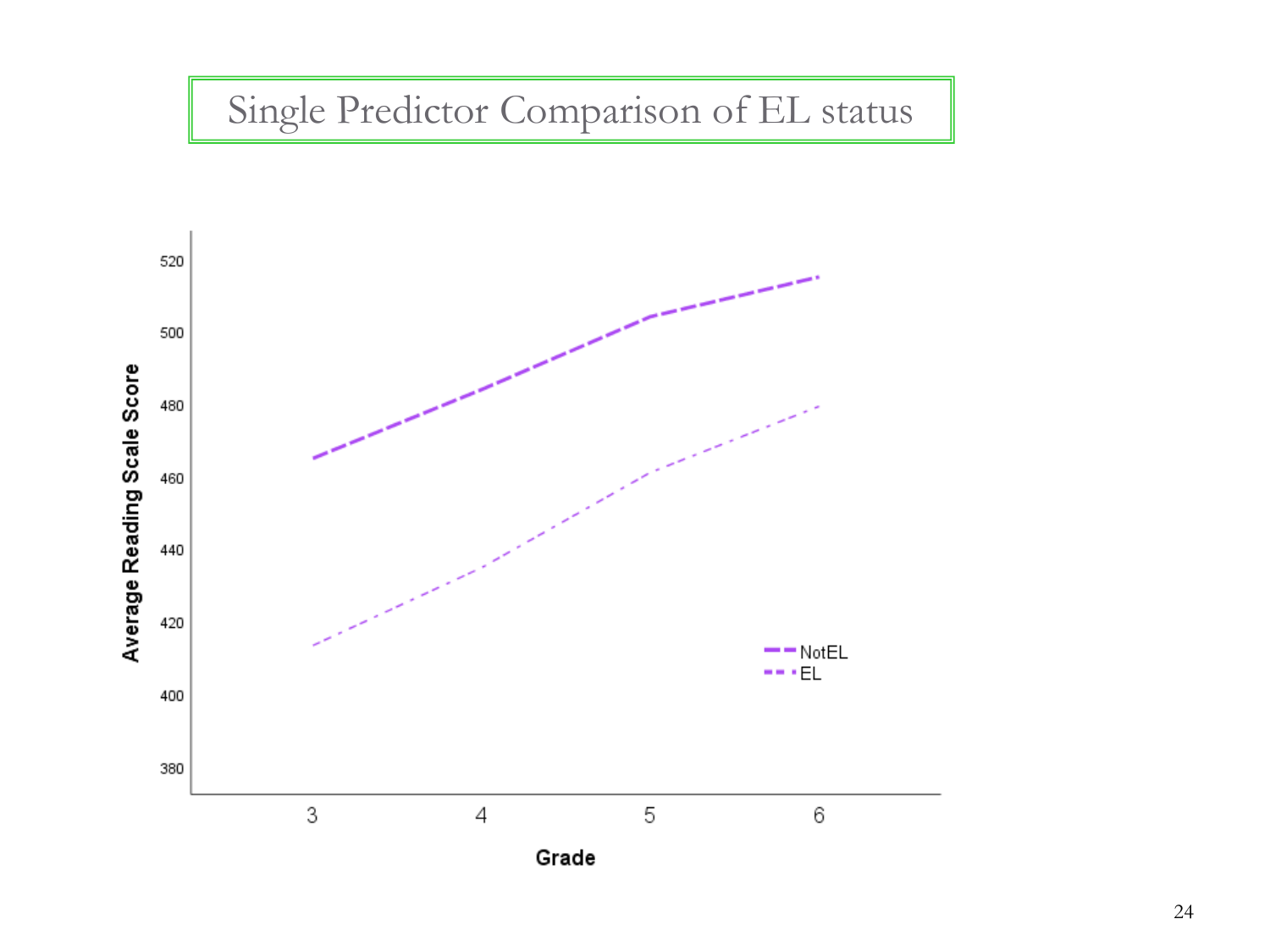#### Interaction of LD Status with EL Status

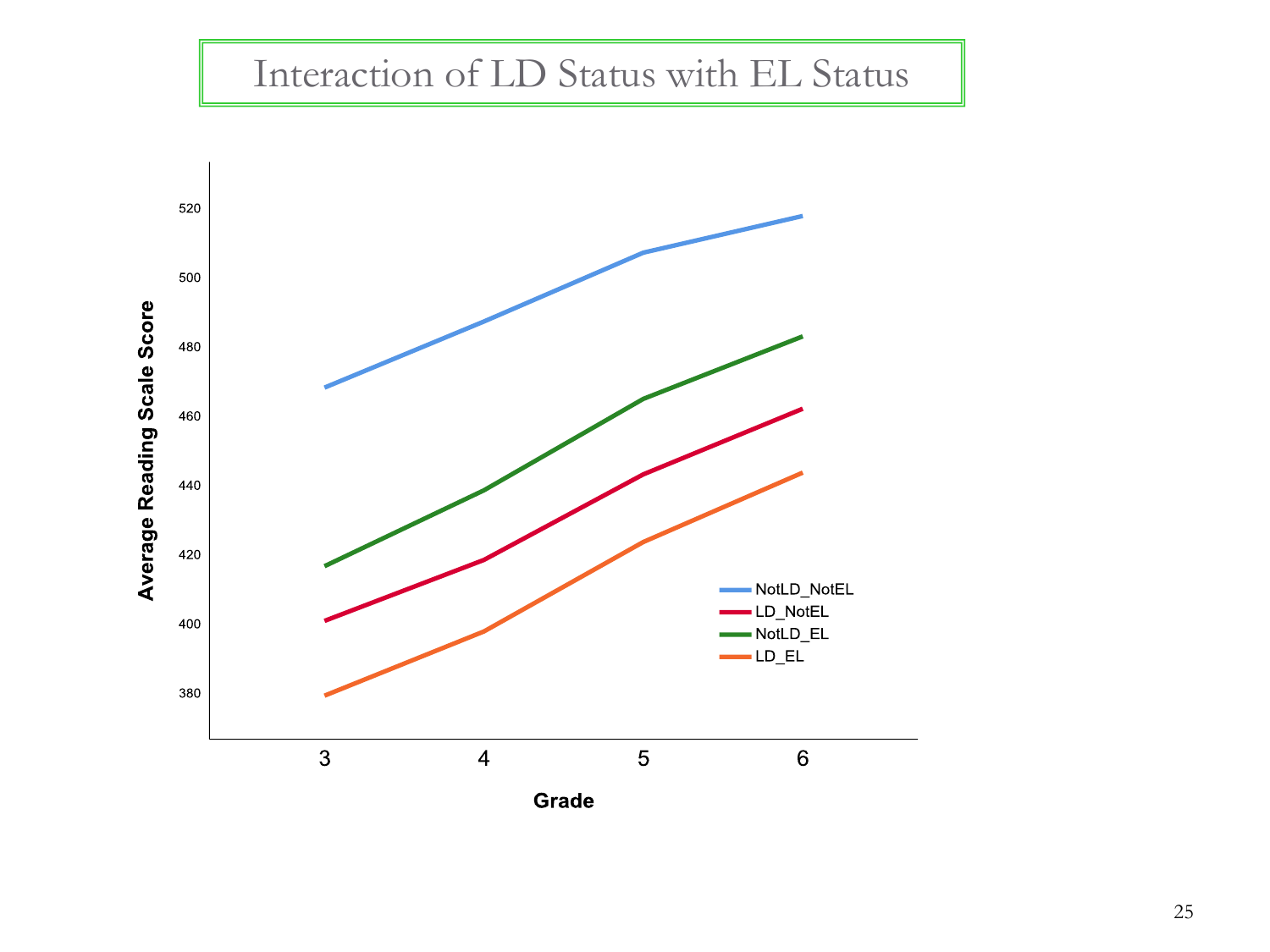# Results

- Note there is generally parallel growth over grades.
- Some closing of the gap for NotLD- EL students.
- Good news: all students groups are progressing in a similar way over grades.
- Bad news: on the whole the gap is not closing.



to these interaction results.

National Center on Assessment and Accountability for Special Education Advancing research on growth measures, models, and policies for improved practice



www.ncaase.com/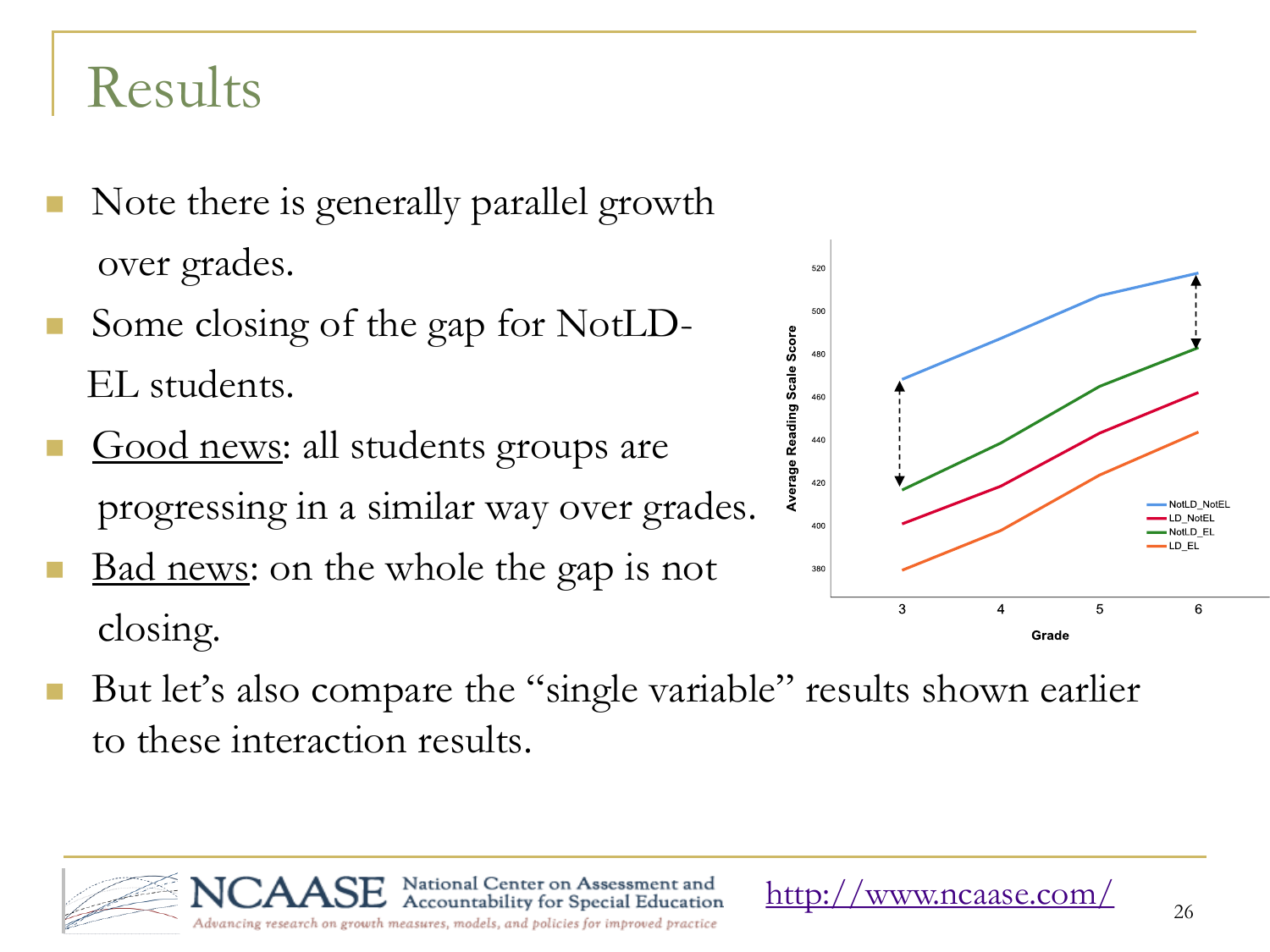### Interaction Subgroups (solid lines) vs. Partial Regression Effects **LD** Subgroups (dashed lines)

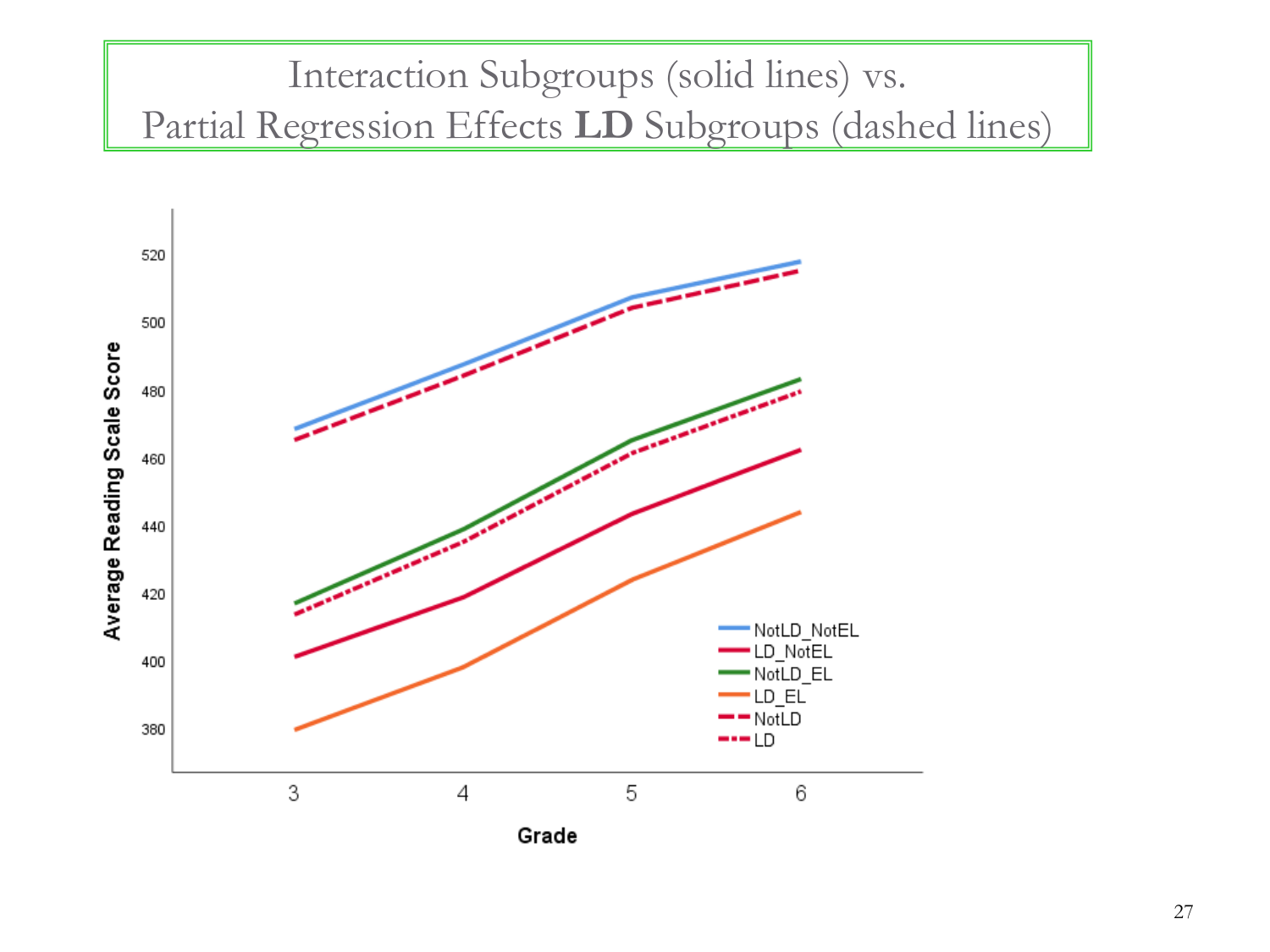#### Interaction Subgroups (solid lines) vs. Partial Regression Effects **EL** Subgroups (dashed lines)

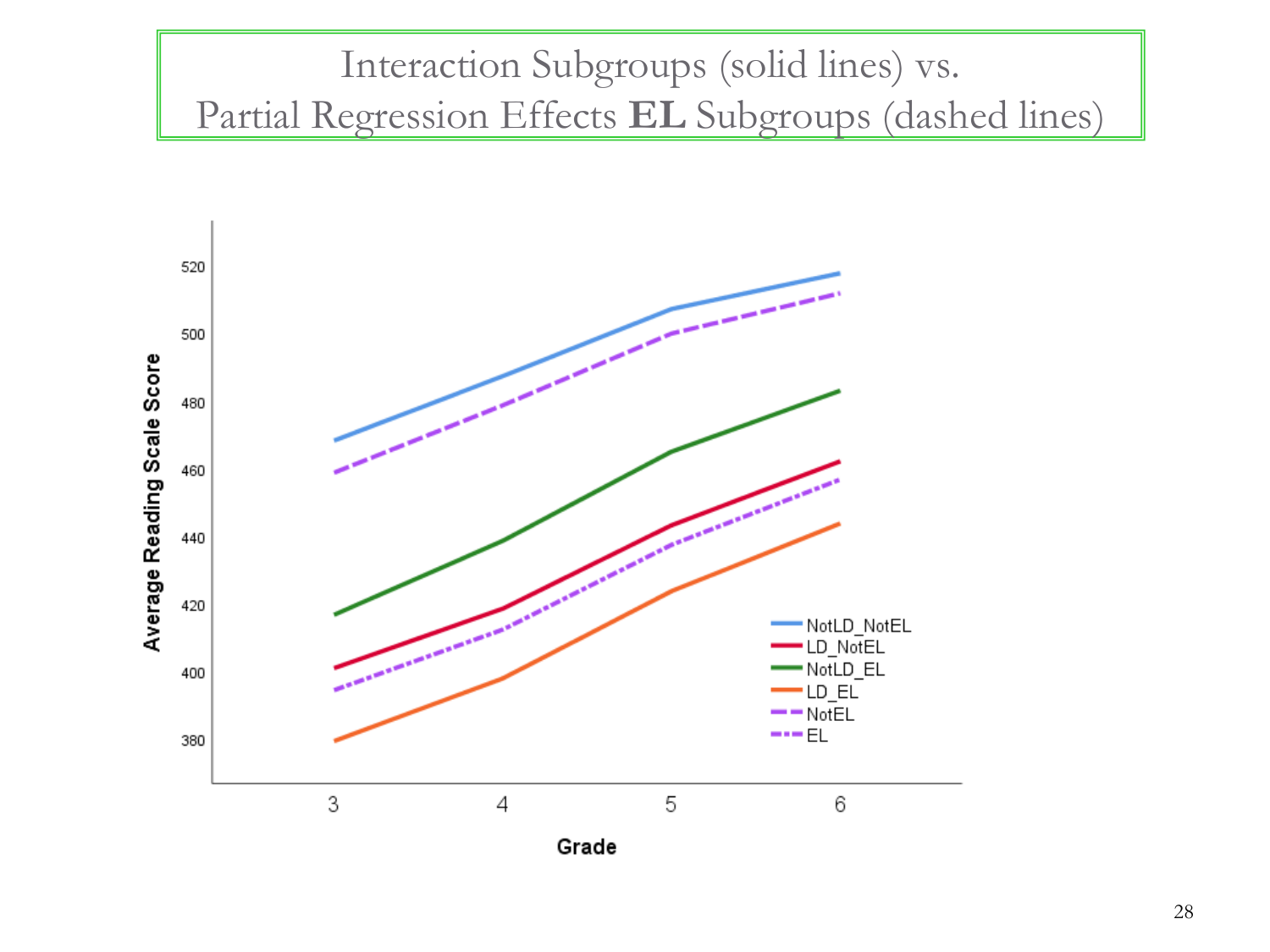### **Results**

- There are many follow-up analyses of interest, but here we only present some examples of achievement gaps expressed as Effect Sizes (ES).
- We have produced a series of brief, one-page summaries of our NCAASE research results called "Did You Know"; several describe the use of ES information to report achievement gaps (see DYK's 1, 2, 4, 13).
- **There is also a research brief on ES:** <http://www.ncaase.com/publications/view?id=138>

National Center on Assessment and Accountability for Special Education

Advancing research on growth measures, models, and policies for improved practice





www.ncaase.com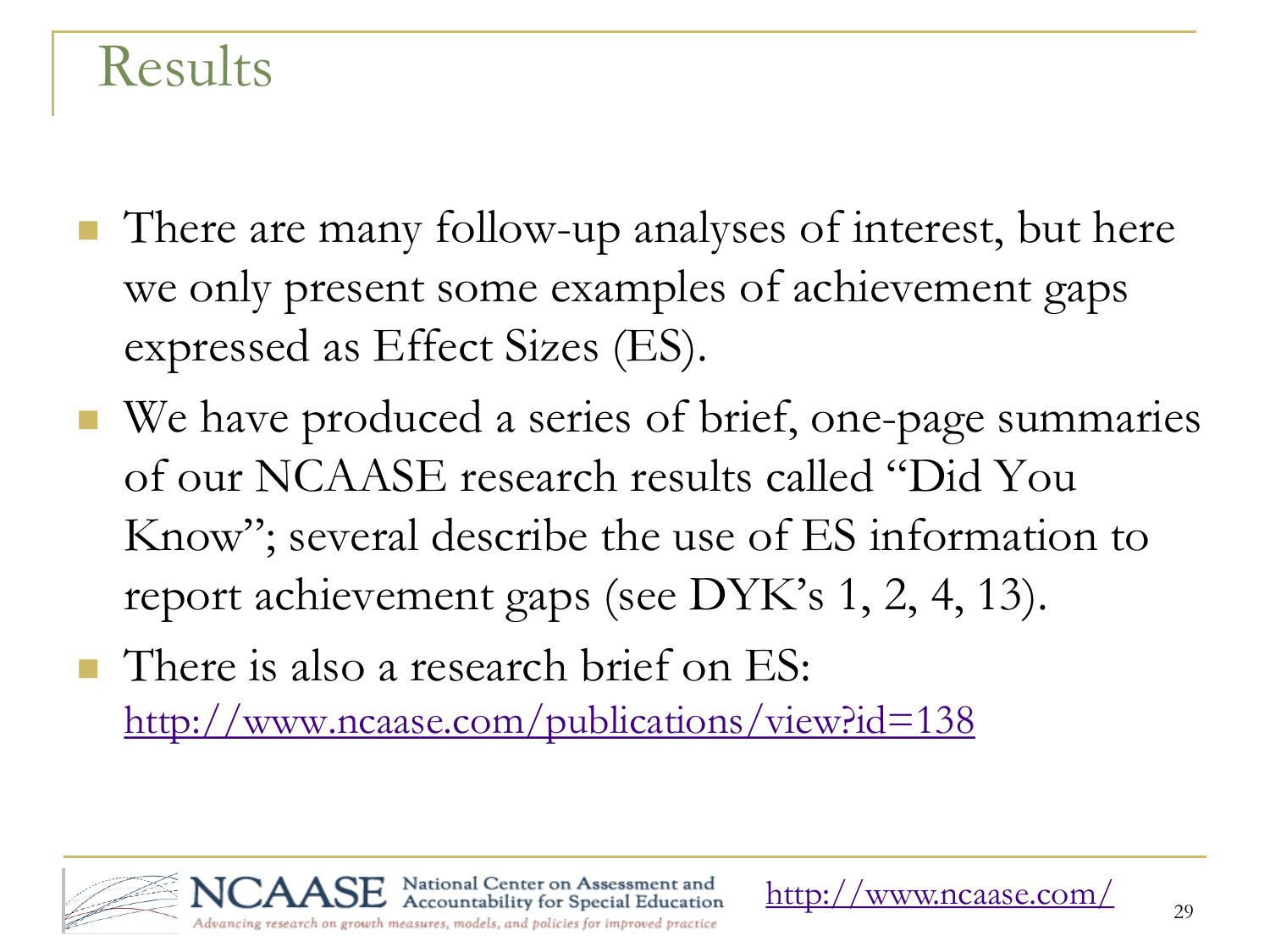# Results: Achievement Gap ES

- Using the findings illustrated graphically above, we now examine the size of achievement gaps using estimates of ES.
- Cohen's rules of thumb for interpreting ES are:
	- zero is equivalent to no difference between groups,
	- about 0.20 is considered a "small" effect,
	- about 0.50 is a "medium" effect,
	- □ 0.80 or higher is a "large" effect.

National Center on Assessment and Accountability for Special Education Advancing research on growth measures, models, and policies for improved practice

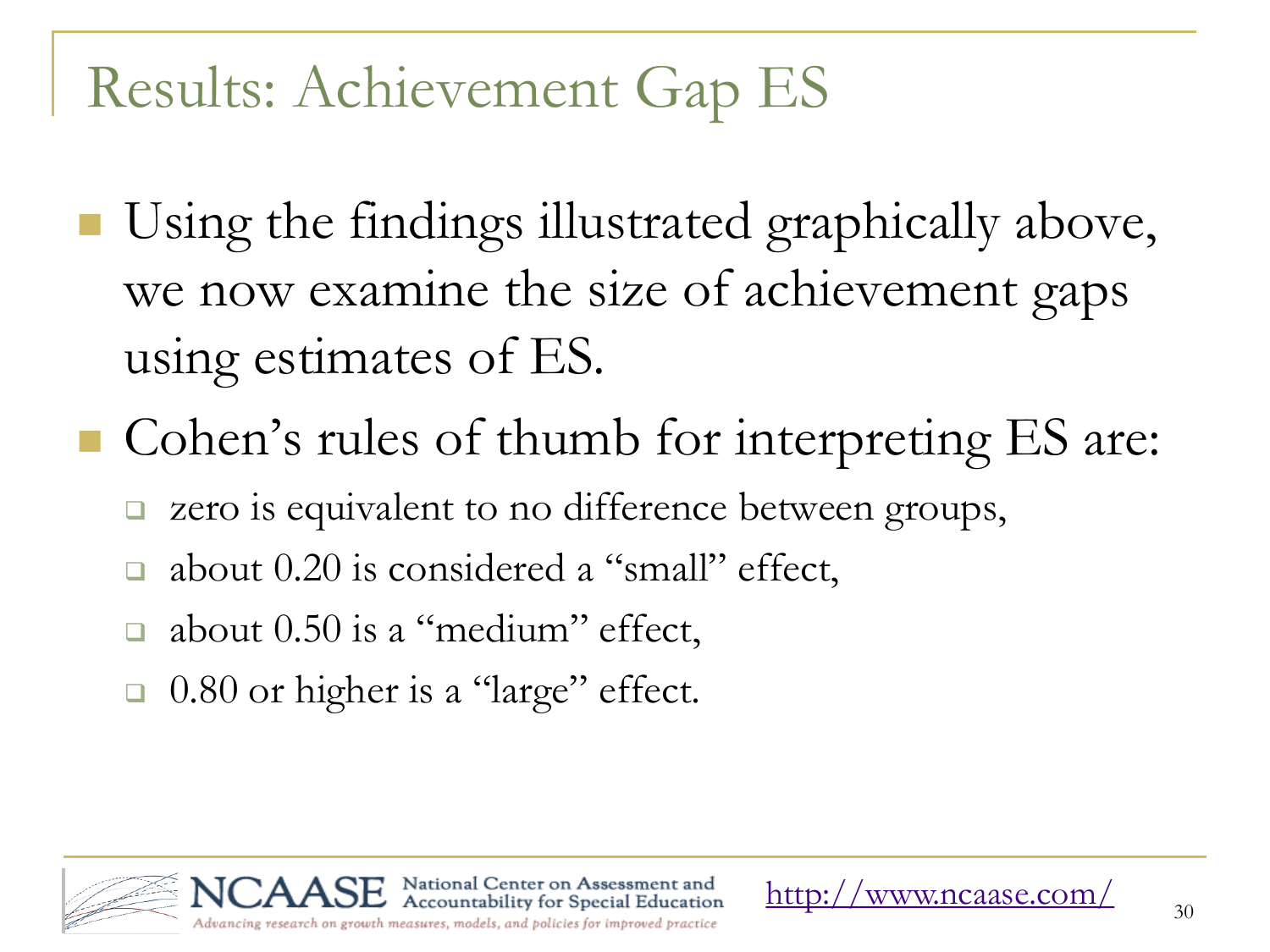# Results: Achievement Gap ES

- The ES for the partial regression comparisons were:
	- For students who are LD versus not LD (slide 9), -1.30 in Grade 4 and -1.29 in Grade 6; no appreciable change in the ES achievement gap.
	- $\Box$  For students who are EL versus not EL (slide 10), -0.97 in Grade 4 and -0.83 in Grade 6, a narrowing of the achievement gap.
- For the <u>interaction effects</u> of LD and EL, students who were not LD and not EL were the comparison group and achievement gaps for the remaining subgroups were:

|          | Grade 3 | Grade 6 |
|----------|---------|---------|
| LD-NotEL | $-1.32$ | $-1.30$ |
| NotLD-EL | $-1.01$ | $-0.81$ |
| LD-EL    | $-1.75$ | $-1.73$ |

National Center on Assessment and Accountability for Special Education



Advancing research on growth measures, models, and policies for improved practice

<http://www.ncaase.com/>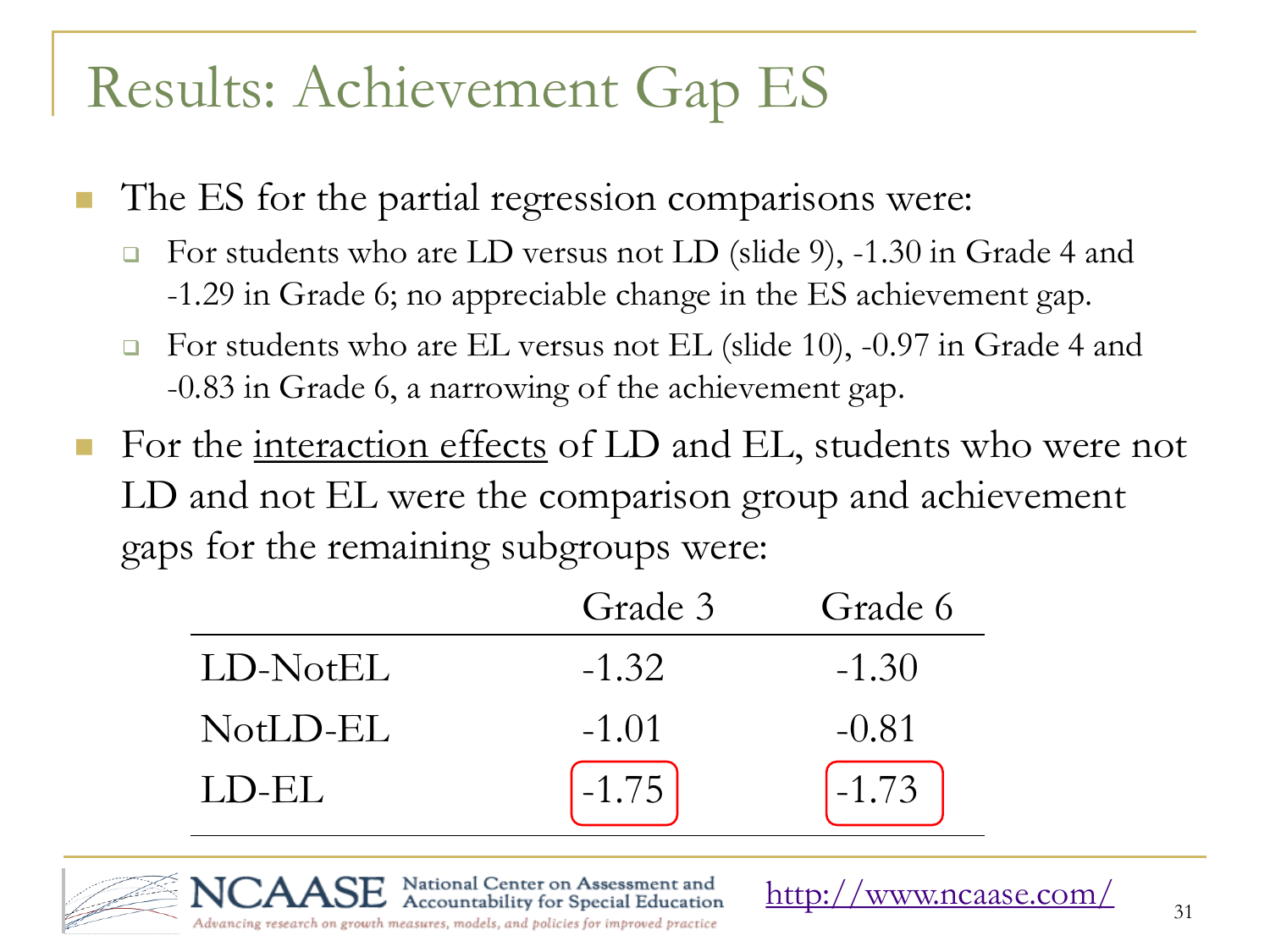# Conclusion

- Importance of investigating achievement gaps more carefully than usual methods (i.e., description of differences in percent proficient):
	- Longitudinal not cross-sectional, so change in gaps can be evaluated.
	- $\Box$  Use objective measures of achievement gap size (e.g., ES) rather than "eyeballing" differences in percent proficient.
	- $\Box$  Test true interaction effects to correctly evaluate combinations of student characteristics and to further disaggregate results.
- Our results demonstrate that using these methods, previously unexamined student subgroups may emerge with substantially larger achievement gaps.

National Center on Assessment and Accountability for Special Education